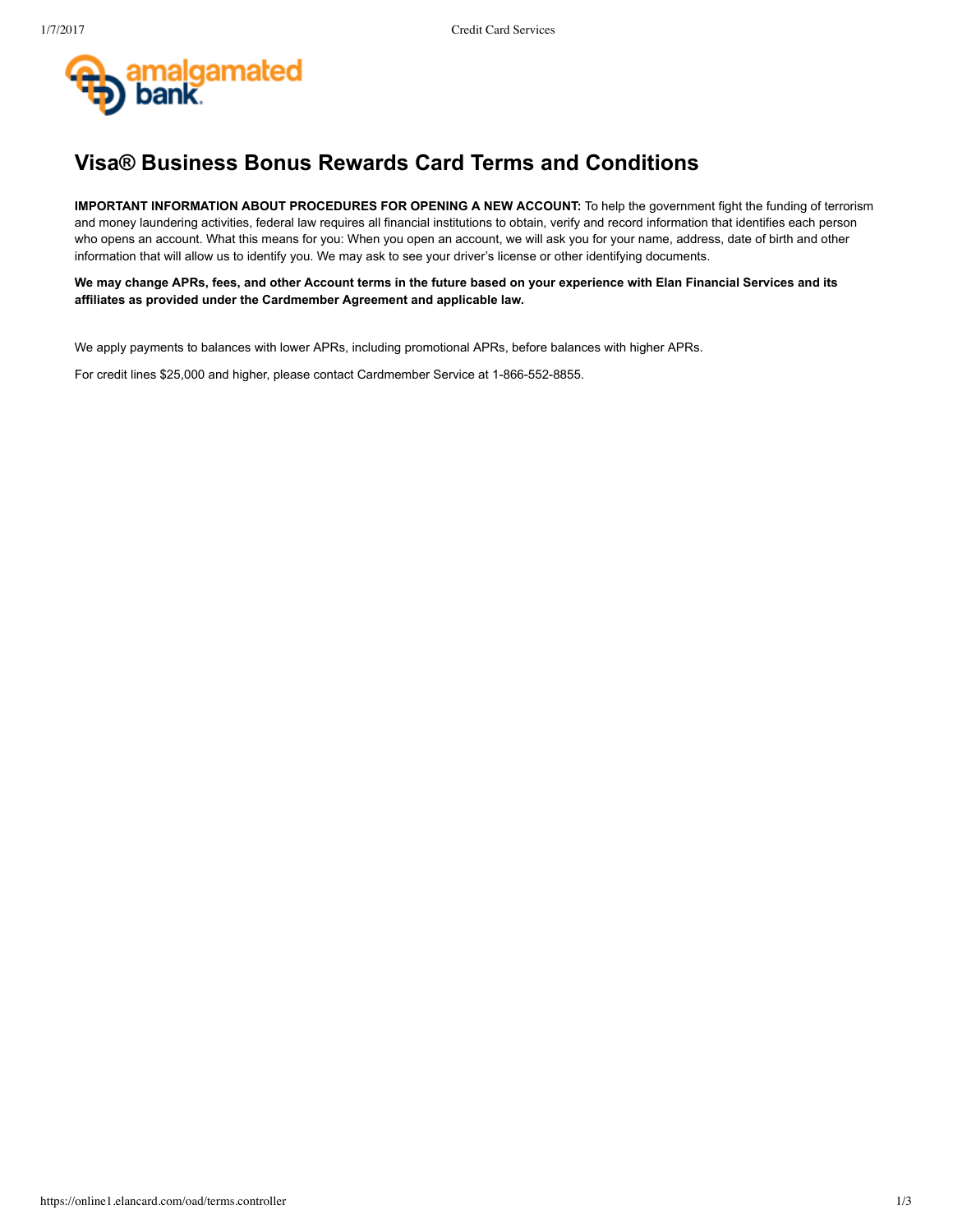## **Disclosure of Credit Card Terms**

| <b>Interest Rates and Interest Charges</b>  | <b>Visa® Business Bonus Rewards Card</b>                                                                                                      |
|---------------------------------------------|-----------------------------------------------------------------------------------------------------------------------------------------------|
| Annual Percentage Rate (APR) for            | Business Bonus Rewards: $0\%$ introductory APR for the first 6 billing cycles. After that,                                                    |
| <b>Purchases</b>                            | $12.49\%$ to $23.49\%$ based on your creditworthiness when you open your account.                                                             |
|                                             | This APR will vary with the market based on the Prime Rate.                                                                                   |
| <b>APR for Balance Transfers</b>            | Business Bonus Rewards: 0% introductory APR for the first 6 billing cycles for balances                                                       |
|                                             | transferred within 186 days from account opening. After that,                                                                                 |
|                                             | 12.49% to 23.49% based on your creditworthiness when you open your account.                                                                   |
|                                             | This APR will vary with the market based on the Prime Rate.                                                                                   |
| <b>APR for Cash Advances</b>                | Business Bonus Rewards: 24.49%                                                                                                                |
|                                             | This APR will vary with the market based on the Prime Rate.                                                                                   |
| Penalty APR and When it Applies             | 28.99%<br>This APR will vary with the market based on the Prime Rate.                                                                         |
|                                             |                                                                                                                                               |
|                                             | This APR may be applied to your account if you:                                                                                               |
|                                             | 1) Make payments 5 calendar days late twice or 30 calendar days once; or<br>2) Make a payment that is returned; or                            |
|                                             | 3) If you exceed your Credit Limit 2 times in 12 consecutive months.                                                                          |
|                                             |                                                                                                                                               |
|                                             | How Long Will the Penalty APR Apply? If your APRs are increased for any of these reasons, the                                                 |
|                                             | Penalty APR will apply until you make 6 consecutive minimum payments when due and do not<br>exceed your Credit Limit during that time period. |
| How to Avoid Paying Interest on             | Your due date is 24 - 30 days after the close of each billing cycle. We will not charge you interest                                          |
| <b>Purchases</b>                            | on purchases if you pay your entire balance by the due date each month.                                                                       |
| Minimum Interest Charge                     | If you are charged interest, the charge will be no less than \$2.                                                                             |
| Fees                                        | <b>Visa® Business Bonus Rewards Card</b>                                                                                                      |
| <b>Annual Fee</b>                           |                                                                                                                                               |
| Annual Membership Fee                       | None                                                                                                                                          |
| <b>Transaction Fees</b>                     |                                                                                                                                               |
| <b>Balance Transfer</b>                     | Either $3\%$ of the amount of each transfer or \$5 minimum, whichever is greater.                                                             |
| Convenience Check Cash Advance <sup>1</sup> | Either $3\%$ of the amount of each advance or \$5 minimum, whichever is greater.                                                              |
| Cash Advance ATM                            | Either 4% of the amount of each advance or \$10 minimum, whichever is greater.                                                                |
| Cash Advance                                | Either 4% of the amount of each advance or \$10 minimum, whichever is greater.                                                                |
| Cash Equivalent Advance                     | Either 4% of the amount of each advance or \$20 minimum, whichever is greater.                                                                |
| Overdraft Protection <sup>2</sup>           | \$10                                                                                                                                          |
| Foreign Transaction                         | 2% of each foreign purchase transaction or foreign ATM advance transaction in U.S. Dollars                                                    |
|                                             | 3% of each foreign purchase transaction or foreign ATM advance transaction in a Foreign<br>Currency                                           |
| <b>Penalty Fees</b>                         |                                                                                                                                               |
| Late Payment                                | \$19 on balances up to \$100, \$29 on balances from \$100 up to \$250, \$39 on balances of \$250 or                                           |
|                                             | more                                                                                                                                          |
| Returned Payment                            | Up to $$35$                                                                                                                                   |
| Overlimit                                   | Up to \$39                                                                                                                                    |

**How We Will Calculate Your Balance:** We use a method called 'average daily balance (including new purchases)'. See your Cardmember Agreement for more details.

**Billing Rights:** Information on your rights to dispute transactions and how to exercise those rights is provided in your Cardmember Agreement.

Loss of Introductory APR: We may end your introductory APR and apply the standard APR or Penalty APR if you make a late payment, make a payment that is returned, or your account exceeds its Credit Limit.

The information about the costs of the card described in this application is accurate as of 01/2017. This information may have changed after this date. To find out what may have changed, call us at 1-866-552-8855 (we accept relay calls) or write to us at P.O. Box 6353, Fargo, ND 58125-6353.

<sup>1</sup>Not all products receive Convenience Checks.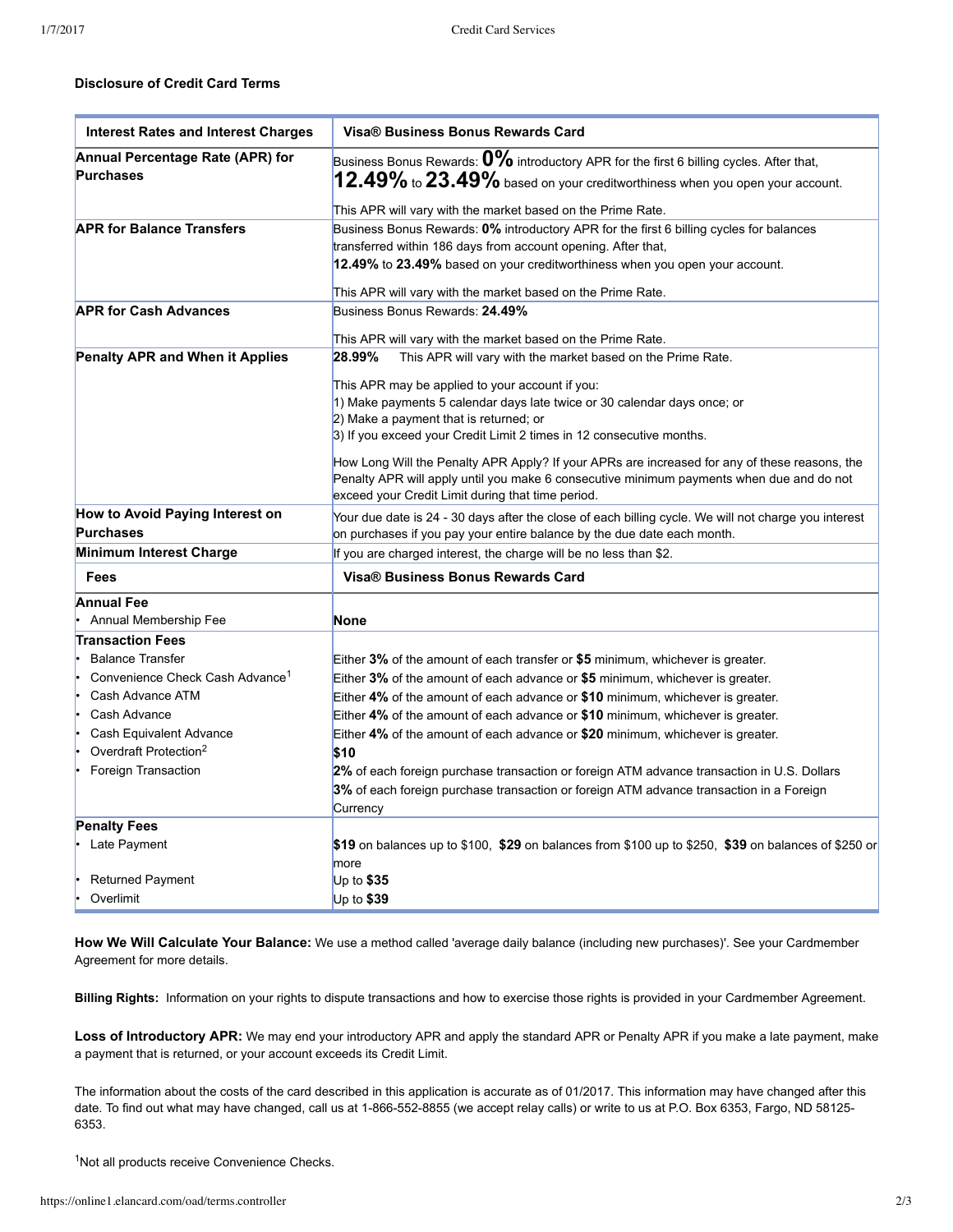<sup>2</sup>Not all products offer Overdraft Protection. \$10 per occurrence.

**How Variable Interest Rates Are Determined**: After the introductory period, your interest rate is a variable rate and is determined by a combination of the Prime Rate (which may vary) added to a margin (which does not change). Because the Prime Rate may vary, your variable interest rate will go up or down if the Prime Rate changes. If you are granted an Account, the following rates on the Account are variable: Non-Introductory Purchase Rate; Non-Introductory Balance Transfer Rate; Cash Advance Rate. More information is available in the Cardmember Agreement.

### **IMPORTANT TERMS AND APPLICATION AGREEMENT:**

Business Owner authorizes Elan Financial Services ("we," "us" or "our") to obtain a consumer credit report and a business credit report for use in assessing his/her personal creditworthiness in connection with an Application by Business, of which Business Owner is an employee, principal, owner, partner, officer or guarantor, for a Business Cash, Business Bonus Rewards, Business Bonus Rewards PLUS or Business Card. We need such consumer reports because Business Owner may have a direct, contingent, present or future liability to us for the Business's obligation in connection with the Account. All applicants agree that, as long as the Account is open, we may obtain credit reports about the applicants from time to time. We reserve the right to consider the applicant for a lower line of credit if one was requested. This Application must be submitted by a Business Owner with authority to bind the Business to the terms of this Application Agreement. The Business Owner certifies that the execution, delivery and performance of this Application has been authorized by all necessary corporate action by the Business, and will provide evidence of such action upon request. If the Business is approved for the Business Cash, Business Bonus Rewards, Business Bonus Rewards PLUS or Business Card, the Business Owner requests and directs us to open a Business Cash, Business Bonus Rewards, Business Bonus Rewards PLUS or Business Card, ("Account") and to issue Business Cash, Business Bonus Rewards, Business Bonus Rewards PLUS or Business Card ("Cards") to any individual Employees of the Business, including the Business Owner, designated by the Business Owner on this Application or its addendum, or by any process agreed to by us and the Business. The Business Owner and the Business shall be jointly and severally liable for all charges on the account. Each applicant understands and agrees that we may increase or decrease the APR or credit limit assigned to the Account and/or the Cards within the Account or close the Account at any time based on our credit guidelines, credit report information, Account history or the financial circumstances of the Cardmember. At the time the Account is opened, individual Employees, including the Business Owner, will be issued Cards and a Business Cash, Business Bonus Rewards, Business Bonus Rewards PLUS or Business Card Cardmember Agreement governing individual use of the Account. By providing us with a telephone number for a cellular phone or other wireless device, including a number that you later convert to a cellular number, you are expressly consenting to receiving communications—including but not limited to prerecorded or artificial voice message calls, text messages, and calls made by an automatic telephone dialing system—from us and our affiliates and agents at that number. This express consent applies to each such telephone number that you provide to us now or in the future and permits such calls for non-marketing purposes. Calls and messages may incur access fees from your cellular provider. Use of the Card or the Account will signify acceptance of the terms of the Cardmember Agreement, which may be amended from time to time. All applicants must be at least 18 years old and agree that Accounts will be used primarily for business purposes, and not personal, family or household purposes. You agree that, in order to open and administer the Account that may be established as a result of this Application, we and the correspondent financial institution that solicited this Application may share certain information about you and your ongoing Account activity. Information from this Application may be shared with our affiliates. Cash access is subject to credit approval.

**Rewards Program Rules**: From the date you open your Account until your Account is closed, you will receive 1 Reward Point ("Point") for each dollar of Net Purchases charged to your Bonus Rewards or Bonus Rewards PLUS Card Account during each billing cycle that the Account is open and current (that is, no Minimum Payment is past due) on the closing date for the billing cycle. During each monthly billing cycle for a Bonus Rewards Card Account you will also earn additional Points ("Bonus Points") equal to 25% of the total Points earned on Net Purchases charged to your account during that billing cycle, making a total of 1.25 points. For a Bonus Rewards PLUS Card Account you will earn additional Points equal to 50% of the total Points earned on Net Purchases charged to your account during that billing cycle, for a total of 1.50 points. For both Bonus Rewards and Bonus Rewards PLUS Accounts the number of Points that may accumulate in any monthly billing cycle for your Account is unlimited. "Net Purchases" for a statement period are determined by totaling all new Purchases charged to the Account during the billing cycle, then subtracting credits posted to the Account during the billing cycle for returned Purchases and/or adjustments. Points will not be awarded for Cash Advances or other Account Advances as defined in the Cardmember Agreement. Points will be earned and redeemed at the company level unless requested to earn at the individual level after Account booking. Cardmembers can redeem points for round-trip airfare beginning at 25,000 points in addition to Cash Back, Gift Certificates, Name Brand Merchandise Rewards and more. Points expire five years from the end of the quarter in which they are earned. Account must be open and in good standing to earn and redeem rewards and benefits. Complete terms and conditions for the Rewards Program will be provided to cardmembers. Rewards are administered by a third party.

The creditor and issuer of these Cards is Elan Financial Services, pursuant to separate licenses from Visa U.S.A. Inc., MasterCard International Incorporated, and American Express. MasterCard is a registered trademark of MasterCard International Incorporated. American Express is a federally registered service mark of American Express.

Privacy Pledge | © 2017 Elan Financial Services

Column: OAD E OPROD ASV / OAD.16.11\_Build\_20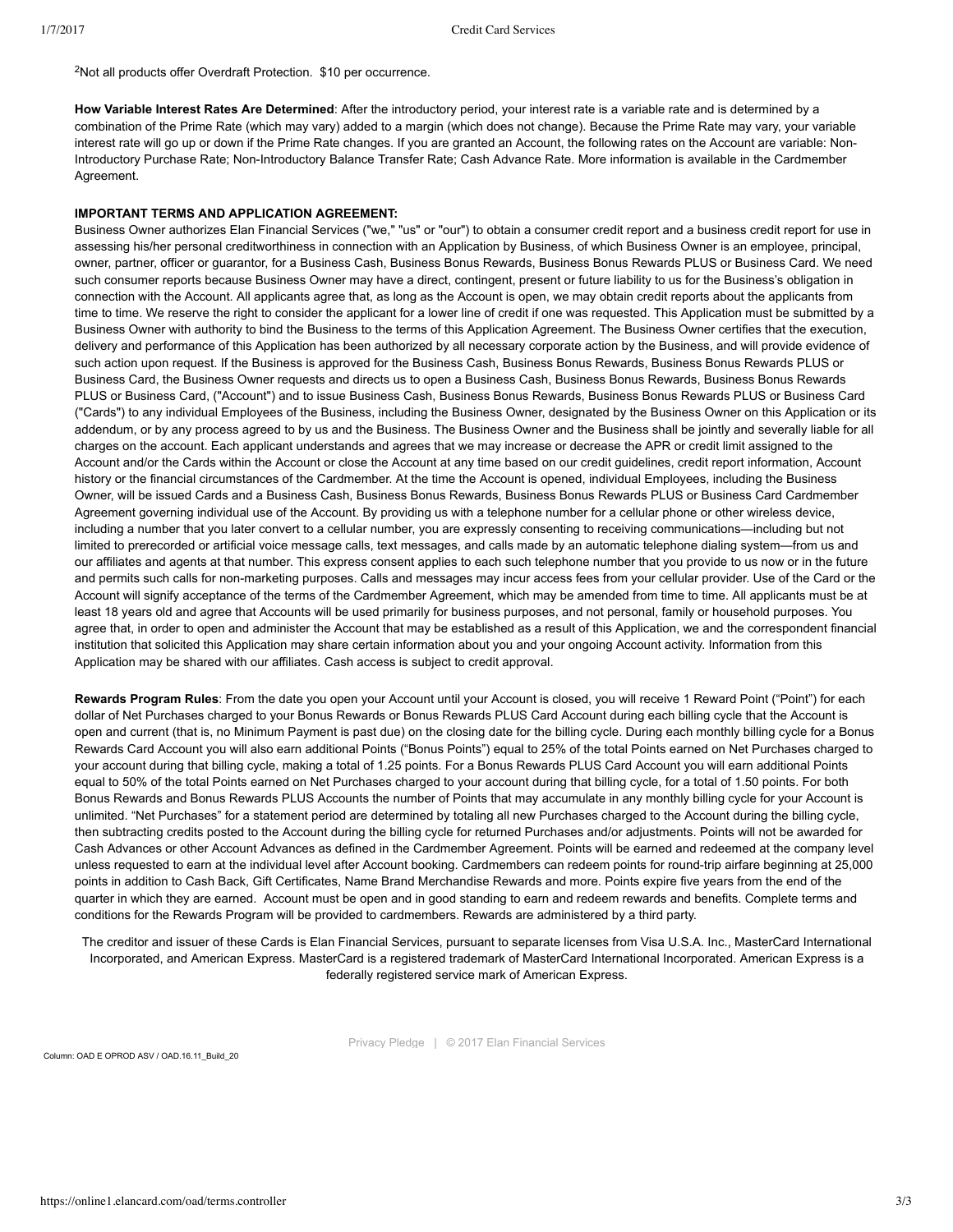

## **Visa® Business Bonus Rewards PLUS Card Terms and Conditions**

**IMPORTANT INFORMATION ABOUT PROCEDURES FOR OPENING A NEW ACCOUNT:** To help the government fight the funding of terrorism and money laundering activities, federal law requires all financial institutions to obtain, verify and record information that identifies each person who opens an account. What this means for you: When you open an account, we will ask you for your name, address, date of birth and other information that will allow us to identify you. We may ask to see your driver's license or other identifying documents.

**We may change APRs, fees, and other Account terms in the future based on your experience with Elan Financial Services and its affiliates as provided under the Cardmember Agreement and applicable law.**

We apply payments to balances with lower APRs, including promotional APRs, before balances with higher APRs.

For credit lines \$25,000 and higher, please contact Cardmember Service at 1-866-552-8855.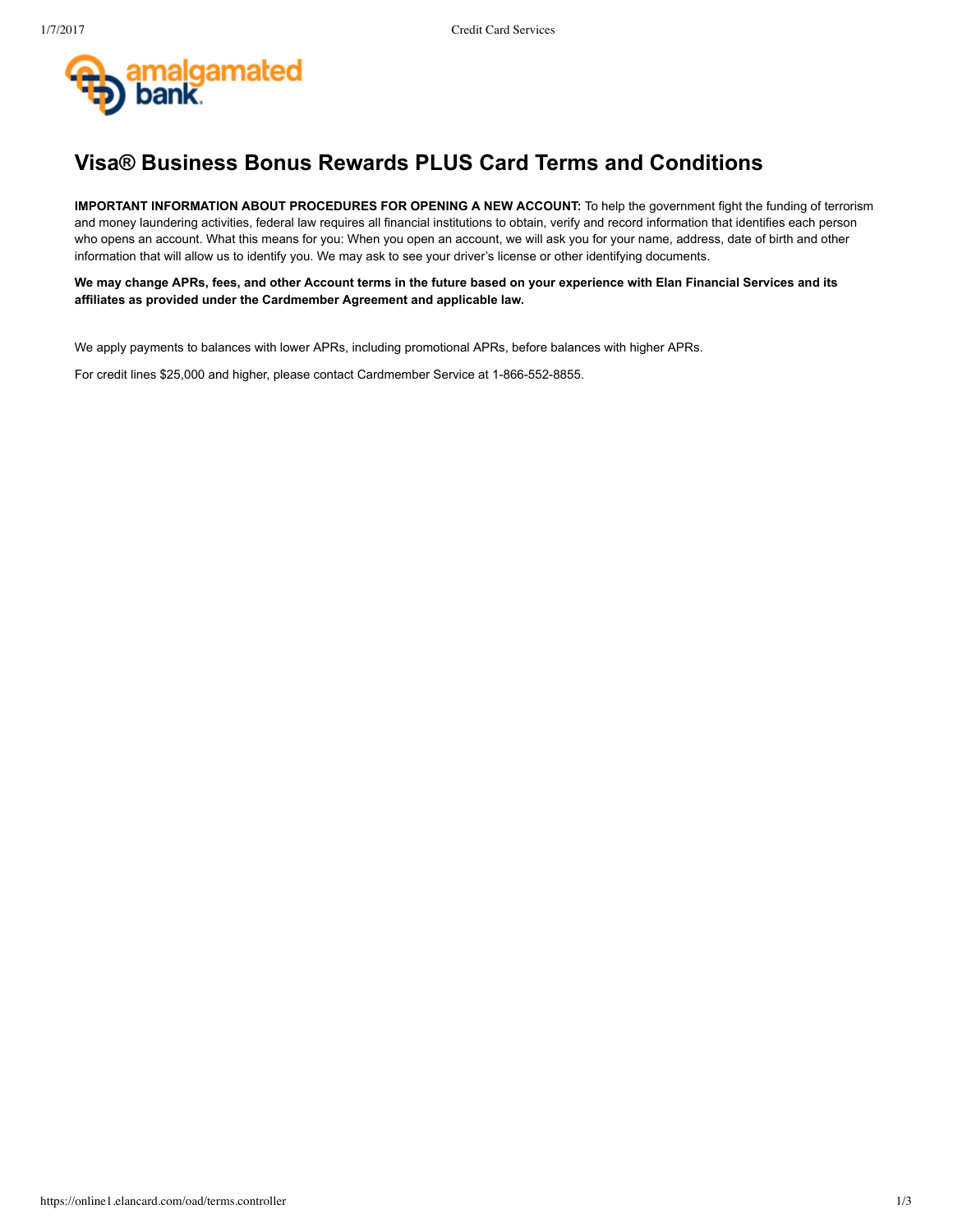## **Disclosure of Credit Card Terms**

| <b>Interest Rates and Interest Charges</b>           | Visa® Business Bonus Rewards PLUS Card                                                                                                                                               |
|------------------------------------------------------|--------------------------------------------------------------------------------------------------------------------------------------------------------------------------------------|
| Annual Percentage Rate (APR) for<br><b>Purchases</b> | Business Bonus Rewards PLUS: $0\%$ introductory APR for the first 6 billing cycles. After that,<br>$12.49\%$ to $23.49\%$ based on your creditworthiness when you open your account. |
|                                                      | This APR will vary with the market based on the Prime Rate.                                                                                                                          |
| <b>APR for Balance Transfers</b>                     | Business Bonus Rewards PLUS: 0% introductory APR for the first 6 billing cycles for balances                                                                                         |
|                                                      | transferred within 186 days from account opening. After that,                                                                                                                        |
|                                                      | 12.49% to 23.49% based on your creditworthiness when you open your account.                                                                                                          |
|                                                      | This APR will vary with the market based on the Prime Rate.                                                                                                                          |
| <b>APR for Cash Advances</b>                         | Business Bonus Rewards PLUS: 24.49%                                                                                                                                                  |
|                                                      |                                                                                                                                                                                      |
|                                                      | This APR will vary with the market based on the Prime Rate.<br>28.99%                                                                                                                |
| <b>Penalty APR and When it Applies</b>               | This APR will vary with the market based on the Prime Rate.                                                                                                                          |
|                                                      | This APR may be applied to your account if you:                                                                                                                                      |
|                                                      | 1) Make payments 5 calendar days late twice or 30 calendar days once; or                                                                                                             |
|                                                      | 2) Make a payment that is returned; or                                                                                                                                               |
|                                                      | 3) If you exceed your Credit Limit 2 times in 12 consecutive months.                                                                                                                 |
|                                                      | How Long Will the Penalty APR Apply? If your APRs are increased for any of these reasons, the                                                                                        |
|                                                      | Penalty APR will apply until you make 6 consecutive minimum payments when due and do not                                                                                             |
|                                                      | exceed your Credit Limit during that time period.                                                                                                                                    |
| How to Avoid Paying Interest on                      | Your due date is 24 - 30 days after the close of each billing cycle. We will not charge you interest                                                                                 |
| <b>Purchases</b>                                     | on purchases if you pay your entire balance by the due date each month.                                                                                                              |
| Minimum Interest Charge                              | If you are charged interest, the charge will be no less than \$2.                                                                                                                    |
| Fees                                                 | Visa® Business Bonus Rewards PLUS Card                                                                                                                                               |
| <b>Annual Fee</b>                                    |                                                                                                                                                                                      |
| Annual Membership Fee                                | \$50 for the first year and every year after it will be \$50 for Account Owners and \$0 for Authorized<br>Employees                                                                  |
| <b>Transaction Fees</b>                              |                                                                                                                                                                                      |
| <b>Balance Transfer</b>                              | Either 3% of the amount of each transfer or \$5 minimum, whichever is greater.                                                                                                       |
| Convenience Check Cash Advance <sup>1</sup>          | Either $3\%$ of the amount of each advance or $$5$ minimum, whichever is greater.                                                                                                    |
| Cash Advance ATM                                     | Either 4% of the amount of each advance or \$10 minimum, whichever is greater.                                                                                                       |
| Cash Advance                                         | Either 4% of the amount of each advance or \$10 minimum, whichever is greater.                                                                                                       |
| Cash Equivalent Advance                              | Either 4% of the amount of each advance or \$20 minimum, whichever is greater.                                                                                                       |
| Overdraft Protection <sup>2</sup>                    | \$10                                                                                                                                                                                 |
| Foreign Transaction                                  | 2% of each foreign purchase transaction or foreign ATM advance transaction in U.S. Dollars                                                                                           |
|                                                      | 3% of each foreign purchase transaction or foreign ATM advance transaction in a Foreign                                                                                              |
|                                                      | Currency                                                                                                                                                                             |
| <b>Penalty Fees</b><br>Late Payment                  |                                                                                                                                                                                      |
|                                                      | \$19 on balances up to \$100, \$29 on balances from \$100 up to \$250, \$39 on balances of \$250 or<br>more                                                                          |
| <b>Returned Payment</b>                              | Up to $$35$                                                                                                                                                                          |
| Overlimit                                            | Up to \$39                                                                                                                                                                           |
|                                                      |                                                                                                                                                                                      |

**How We Will Calculate Your Balance:** We use a method called 'average daily balance (including new purchases)'. See your Cardmember Agreement for more details.

**Billing Rights:** Information on your rights to dispute transactions and how to exercise those rights is provided in your Cardmember Agreement.

Loss of Introductory APR: We may end your introductory APR and apply the standard APR or Penalty APR if you make a late payment, make a payment that is returned, or your account exceeds its Credit Limit.

The information about the costs of the card described in this application is accurate as of 01/2017. This information may have changed after this date. To find out what may have changed, call us at 1-866-552-8855 (we accept relay calls) or write to us at P.O. Box 6353, Fargo, ND 58125-6353.

<sup>1</sup>Not all products receive Convenience Checks.